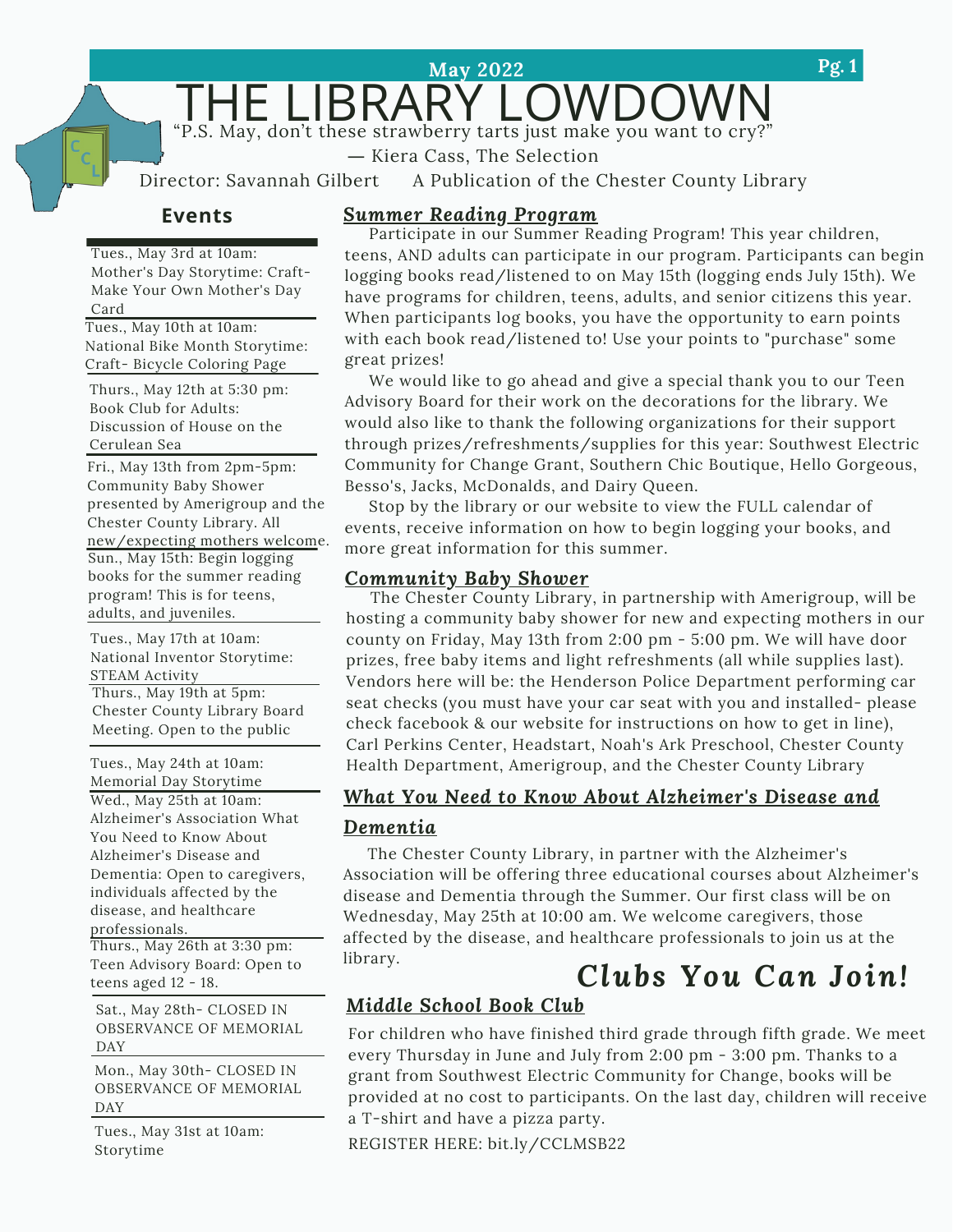#### **May 2022 Pg. 2**

## *Clubs You Can Join- Cont.*

#### *Teen Advisory Board*

Teens aged 12 - 18 are welcome to attend. During meetings we sometimes have snacks, play games, pick out materials and programs for the library to offer teens, and various other activities. **Upcoming Meeting Dates:** May 26th at 3:30 pm ; June 23rd at 3:30 pm ; July 28th at 3:30 pm

#### *Book Club for Adults*

Meetings occur the 2nd Thursday of the month and will be available in person or virtually (virtual information will be sent once you register). If you are interested in joining the book club for adults, please complete our online registration form at the link below. If you do not have access to the internet, please call us at 731-989-4673. We have an option for you to purchase book club books or borrow it for free!

REGISTER HERE: Bit.ly/CCLAdultBC

## *New at the Library*

#### *Adult Fiction*

*The War Nurse* by Tracey Emerson Wood, *French Braid* by Anne Taylor, *The Love of My Life* by Rosie Walsh, *Easter Bonnet Murder* by Leslie Meier, *Anthem* by Noah Hawley, *Sea Glass Cottage* by Irene Hannon, *The Darkest Place* by Phillip Margolin, *Love and Saffron* by Kim Fay, *Crimson Summer* by Heather Graham, *Sugarcreek Surprise* by Wanda Brunstetter, *Labyrinth of Lies* by Irene Hannon, *The Lifeguards* by Amanda Eyre Ward, *Sister Stardust* by Jane Green, *One Italian Summer* by Rebecca Serle, *Trust Me* by Kelly Irvin, *The Wedding Dress* by Rachel Hauck, *Dream Town* by David Baldacci, *Sea of Tranquility* by Emily St. John Mandel, *The Investigator* by John Sanford, *When You Are Mine* by Michael Robotham, *Black Cake* by Charmaine Wilkerson

#### *Adult Fiction Cont.*

*The Lightning Rod* by Brad Meltzer, *Caramel Pecan Roll Murder* by Joanne Fluke, *The Last Rose of Shanghai* by Weina Dai Randel, *The Hunchback of Notre Dame* by Victor Hugo, *The Inheritance of Orquidea Divina* by Zoraida Cordova, *The Next Ship Home* by Heather Webb, *The Wedding Veil* by Kristy Woodson Harvey, *The Golden Couple* by Greer Hendricks & Sarah Pekkanen, *The Lady's Mine* by Francine Rivers, *Robert B. Parker's Bye Bye Baby* by Ace Atkins, *The Recovery Agent* by Janet Evanovich, *The Diamond Eye* by Kate Quinn

#### *Adult Fiction Cont.*

*Fear Thy Neighbor* by Fern Michaels, *A Safe House* by Stuart Woods, *The Paris Seamstress* by Natasha Lester, *The Little French Bridal Shop* by Jennifer Dupee, *Memphis* by Tara M. Stringfellow, *The Younger Wife* by Sally Hepworth, *Portrait of a Thief* by Grace D. Li, *Shadows Reel* by CJ Box

#### *Adult Nonfiction*

*Your Head is a Houseboat* by Campbell Walker, *Habits of the Household* by Justin Whitmel Earley, *Tractor Wars* by Neil Dahlstrom, *Shadows of Pecan Hollow* by Caroline Frost, *Along the Rio Grande* by Tracie Peterson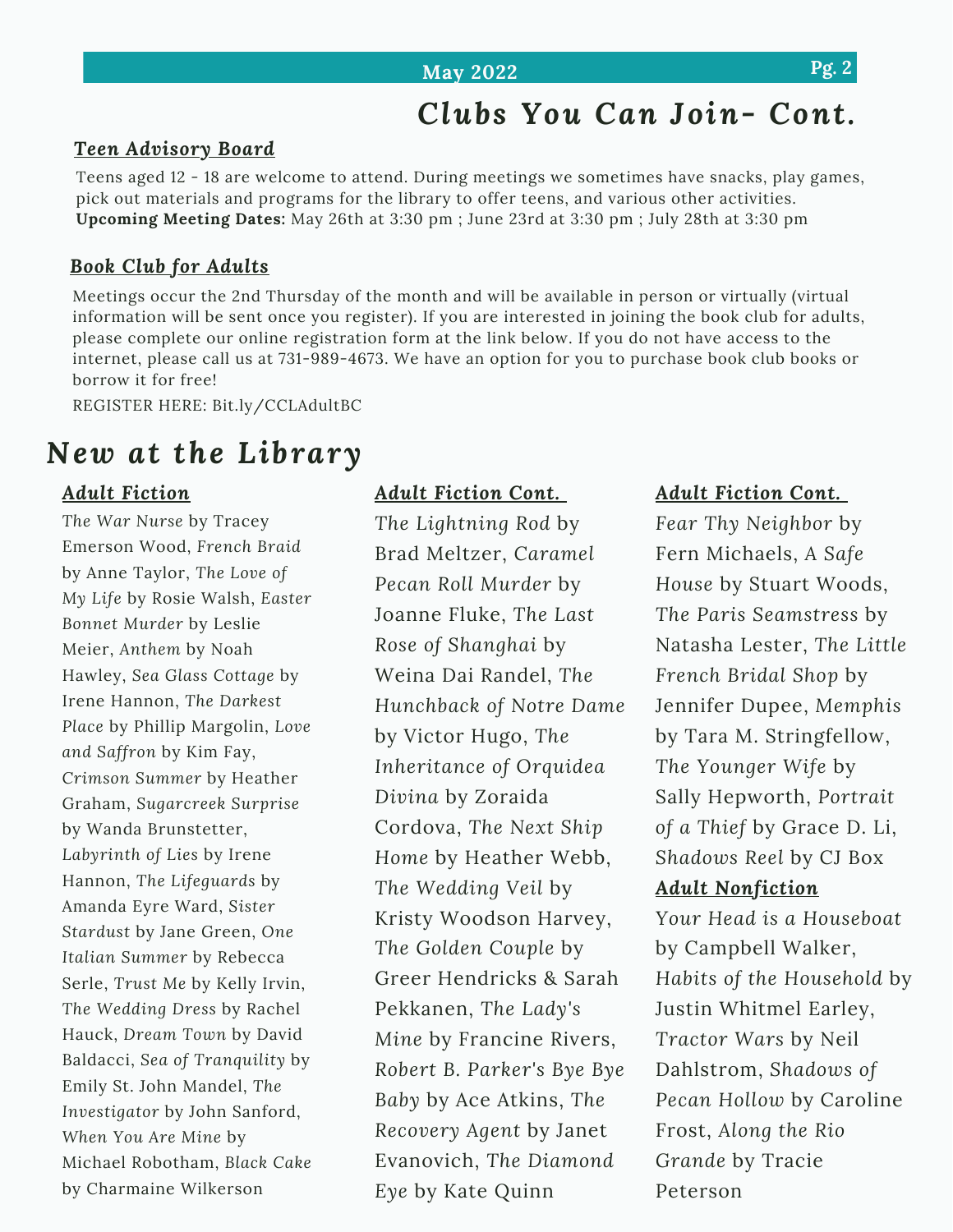#### **May 2022 Pg. 3**

### *New at the Library Cont.*

#### *Adult Graphic Novels*

*Adult Biography Chivalry* by Neil Gaiman, *Hotline Miami Wildlife*

*Three Wise Men* by Beau Wise *Adult Nonfiction*

*True Raiders* by Brad Ricca, Believing is Seeing *by Michael Guillen*

#### *Children's Easy Readers*

*The Great Eggscape!* by John Jory, *Fancy Nancy and the Missing Easter Bunny* by Jane O'Connor, *Dino-Easter* by Lisa Wheeler, *Bunny Finds Easter* by Laura Sassi, *Every Bunny Dance Now!* by Jean Holub, *A Book of Babies* by Il Sung Na, *No Nibbling!* by Beth Ferry, *The ABCs of The American Revolution, Transformers: Lost Bots!, This Book Will Get you to Sleep* by John Jory, *A Good Place* by Lucy Cousin, *The Planet in a Pickle Jar, Counting to Bananas, Bluey: My Dad is Awesome, The Eyebrows of Doom!, Oona and the Shark, This or That? A Story About Choosing, Bathe the Cat*

#### *Children's Easy Readers*

*The Bad Seed Goes to the Library, Run Mo Run!, Just Try One Bite, How to Hug a Pufferfish, The Good Egg and the Talent Show* by John Jory, *Thank You Mama* by Linda Meeker, *The Struggle Bus, Zara's Big Messy Day (That Turned Out Okay), Too Many Pigs in the Pool, All God's Critters Sing Allelu, The Rhino Suit, Courage Hats, There's a Rock Concert in My Bedroom, 10 Hungry Rabbits, Mommy Ever After, Bluey: My Mom is the Best, Perfectly Pegasus* by Jessica Sima, *A Picnic in the Rain* by Corinne Delporte *Children's Learning Kits PBS Kids Look and Learn Nature Detective Kit Juvenile Fiction Minecraft Mob Squad: Never Say Nether, The Puffin Keeper* by Michael Morpugo, *The Last Kids on Earth: Quint and Dirk's Hero Quest, It's the End of the World and I'm in my Bathing Suit* by Justin A. Reynolds

#### *Juvenile Fiction Cont.*

*The Einsteins of Vista Point* by Ben Guterson, *Choose Your Own Adventure: Ghost Island, Nate the Great and Earth Day Robot* by Andrew Sharmat

#### *Juvenile Graphic Novels*

*Cat Kid Comic Club On Purpose* by Dav Pilkey, *Wingbearer* by Marjorie Liu, *The Aquanaut* by Dan Santat, *Lunch Lady Books 3 & 4* by Jarrett Krosoczka, Big Nate Beware of Low-Flying Corn Muffins by Lincoln Pearce, *Angry Birds Transformers*

#### *Juvenile Biography*

*That's Betty! The Story of Betty White*

#### *Juvenile Nonfiction*

*What is Juneteenth?, Chickenology, Egg Decorating, DK Back to Life: World History As You've Never Seen It Before, Jack Knight's Brave Flight* by Jill Esbaum